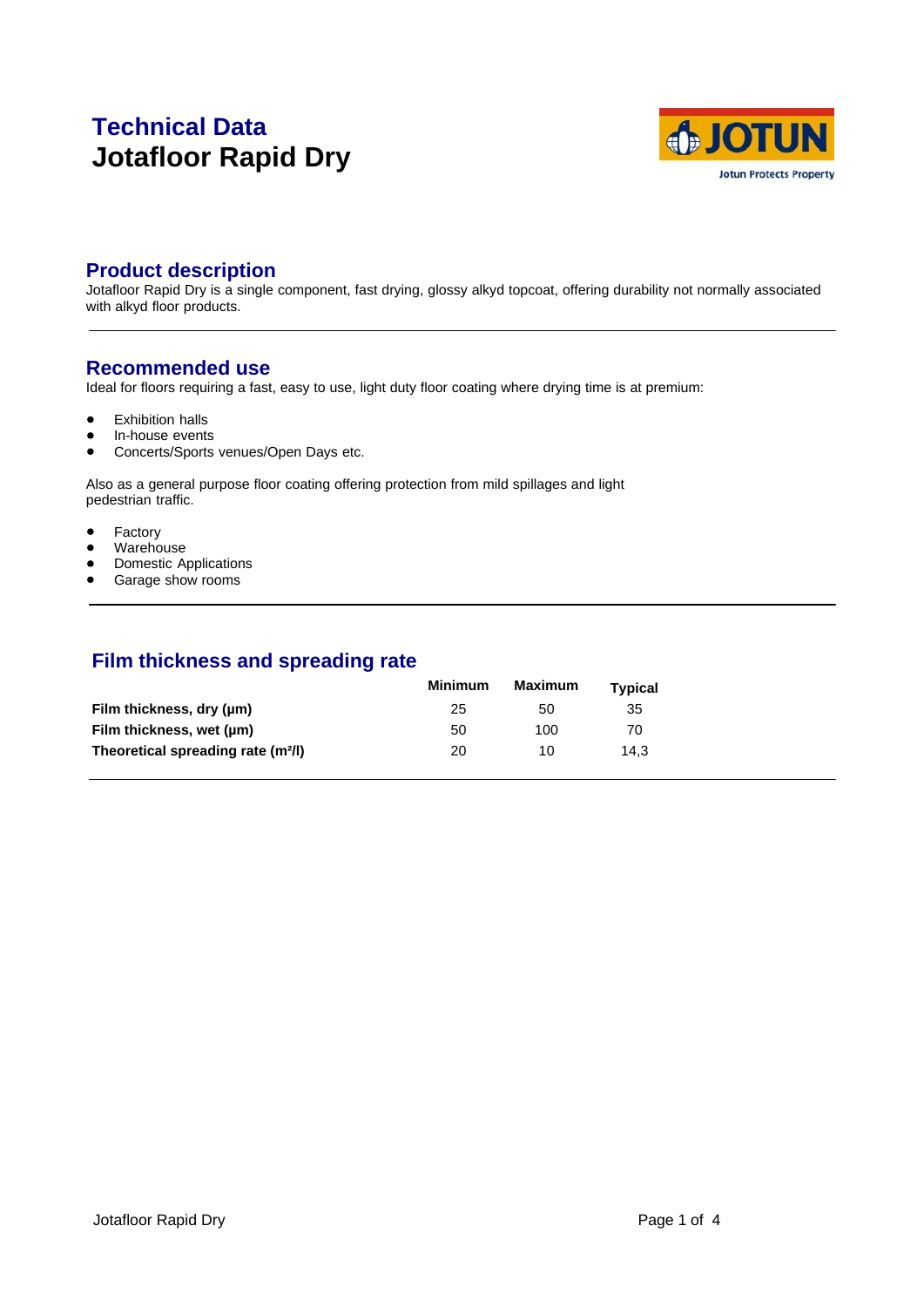# **Physical properties**

| Colour                                   | Limited number                        |  |  |
|------------------------------------------|---------------------------------------|--|--|
| Solids (vol %)*                          | $50 \pm 2$                            |  |  |
| <b>Flash point</b>                       | $25^{\circ}$ C ± 2 (Setaflash)        |  |  |
| <b>VOC</b>                               | 455 gms/ltr UK-PG6/23(97). Appendix 3 |  |  |
| <b>Gloss</b>                             | Glossy                                |  |  |
| <b>Gloss retention</b>                   | Good                                  |  |  |
| Water resistance                         | Limited                               |  |  |
| <b>Abrasion resistance</b>               | Good                                  |  |  |
| <b>Flexibility</b>                       | Good                                  |  |  |
| *Measured according to ISO 3233:1998 (E) |                                       |  |  |

# **Surface preparation**

All concrete damaged by exposure to chemicals, contaminated by any substance or unsound in any way, shall be removed to expose sound concrete.

### **Coated surfaces**

Clean, dry and undamaged compatible primer. Contact your local Jotun office for more information.

#### **Other surfaces**

The surface must be sound, clean and dry. Surface contamination to be removed by detergent and fresh water cleaning.

The coating may be used on other substrates. Please contact your local Jotun office for more information.

# **Condition during application**

The temperature of the substrate should be minimum 3ºC above the dew point of the air, temperature and relative humidity measured in the vicinity of the substrate. Good ventilation is usually required in confined areas to ensure correct drying.

### **Application methods**

| <b>Spray</b>  | Use airless spray (thin 5%)                                                                                                                                 |
|---------------|-------------------------------------------------------------------------------------------------------------------------------------------------------------|
| <b>Brush</b>  | Recommended for stripe coating and small areas, care must be taken to achieve the specified dry<br>film thickness.                                          |
| <b>Roller</b> | May be used. However when using roller application care must be taken to apply sufficient material in<br>order to achieve the specified dry film thickness. |

# **Application data**

| Mixing ratio (volume)  | Single pack.        |  |  |
|------------------------|---------------------|--|--|
| <b>Thinner/Cleaner</b> | Jotun Thinner No. 7 |  |  |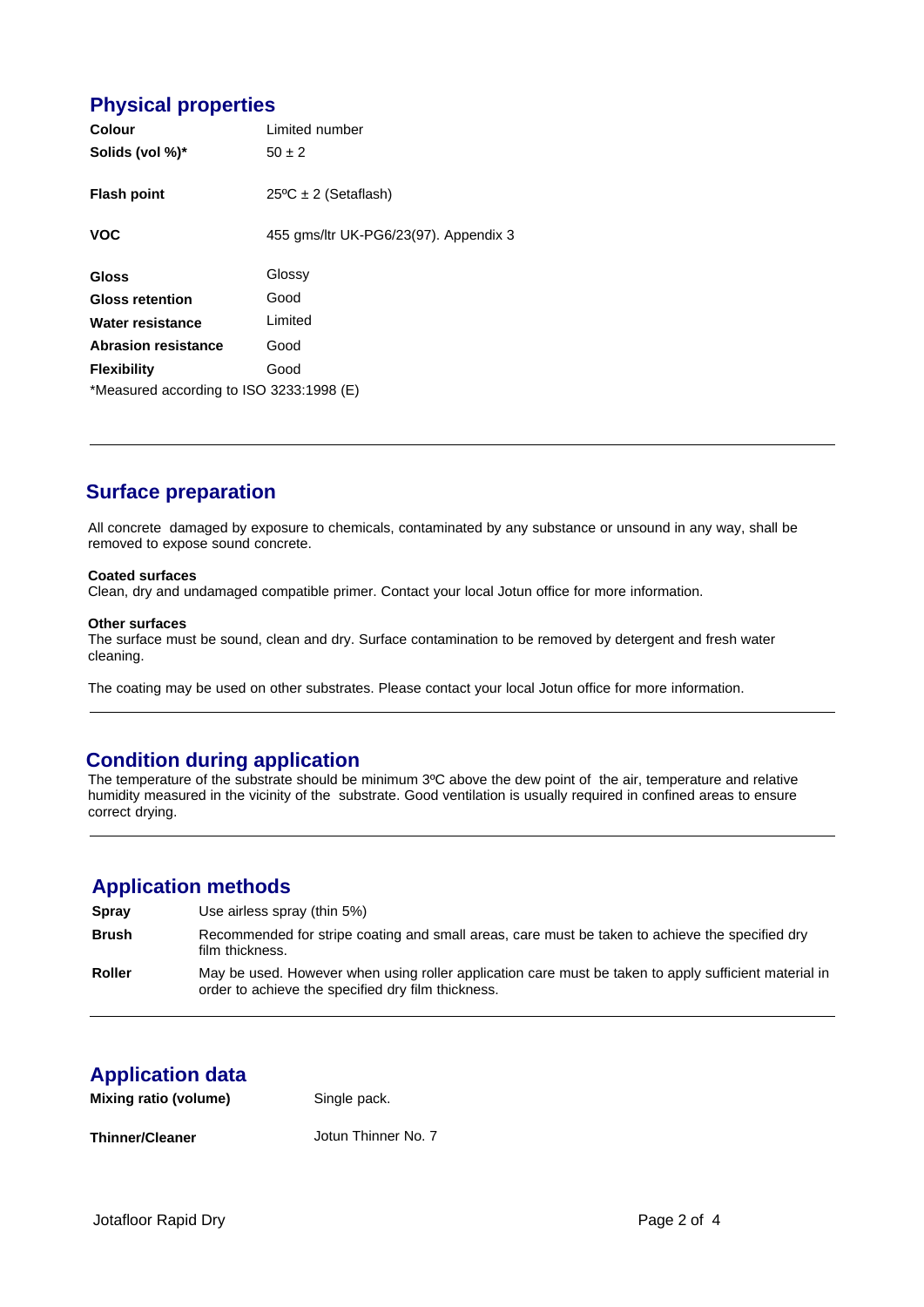**Guiding data airless spray**

| Pressure at nozzle | 15 MPa (150      |
|--------------------|------------------|
| Nozzle tip         | $0.43 - 0.48$ mm |
| Spray angle        | $40-80^\circ$    |
| Filter             | Check to ens     |
|                    |                  |

 **Pressure at nozzle** 15 MPa (150 kp/cm², 2100 psi) 0.43-0.48 mm (0.017-0.019") Check to ensure that filters are clean.

# **Drying time**

Drying times are generally related to air circulation, temperature, film thickness and number of coats, and will be affected correspondingly. The figures given in the table are typical with:

- Good ventilation (Outdoor exposure or free circulation of air)
- Typical film thickness
- One coat on top of inert substrate

| Substrate temperature               | $5^{\circ}$ C | $10^{\circ}$ C   | $23^{\circ}$ C | $40^{\circ}$ C   |
|-------------------------------------|---------------|------------------|----------------|------------------|
| Surface dry                         | 60 min        | $30 \text{ min}$ | 20 min         | $15 \text{ min}$ |
| Through dry                         | 4 h           | 1 h              | 1 h            | 1 h.             |
| Dry to recoat, minimum <sup>1</sup> | 3 h           | 2.5h             | 2 h            | 1 h.             |
|                                     |               |                  |                |                  |

**Dry to recoat, maximum 1,2**

1. Jotafloor Rapid Dry can be recoated with coatings containing xylene or stronger solvents within 8 hours or after 7 days after application.

1. The surface should be dry and free from any contamination prior to application of the subsequent coat.

The given data must be considered as guidelines only. The actual drying time/times before recoating may be shorter or longer, depending on film thickness, ventilation, humidity, underlying paint system, requirement for early handling and mechanical strength etc. A complete system can be described on a system sheet, where all parameters and special conditions could be included.

# **Typical paint system**

**Jotafloor Rapid Dry 2-3 x 35 µm (Dry Film Thickness)** 

**Other systems may be specified, depending on area of use**

### **Storage**

The product must be stored in accordance with national regulations. Storage conditions are to keep the containers in a dry, cool, well ventilated space and away from source of heat and ignition. Containers must be kept tightly closed.

# **Handling**

Handle with care. Stir well before use.

# **Packing size**

5 litre container or 20 litre container.